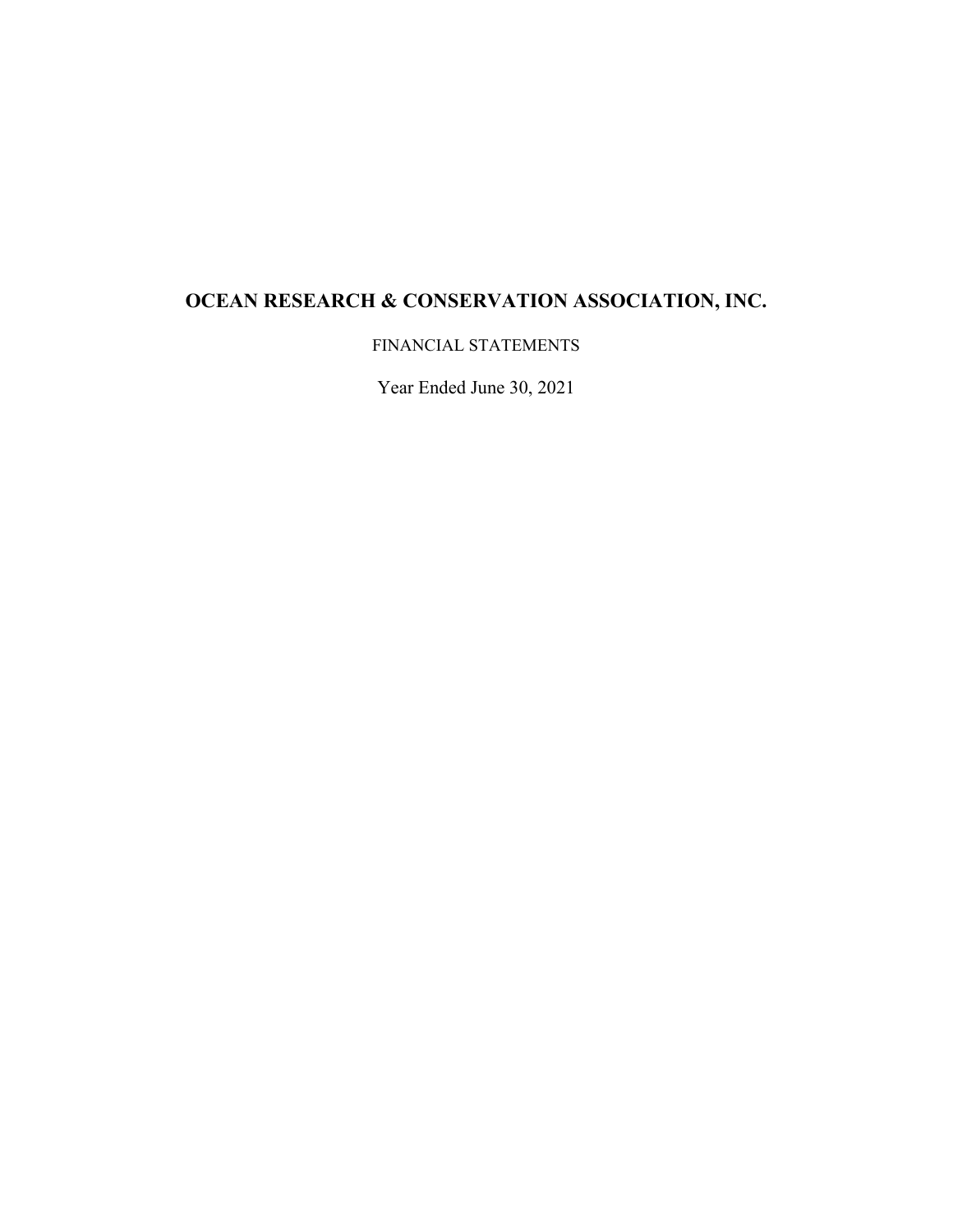# **CONTENTS**

# PAGE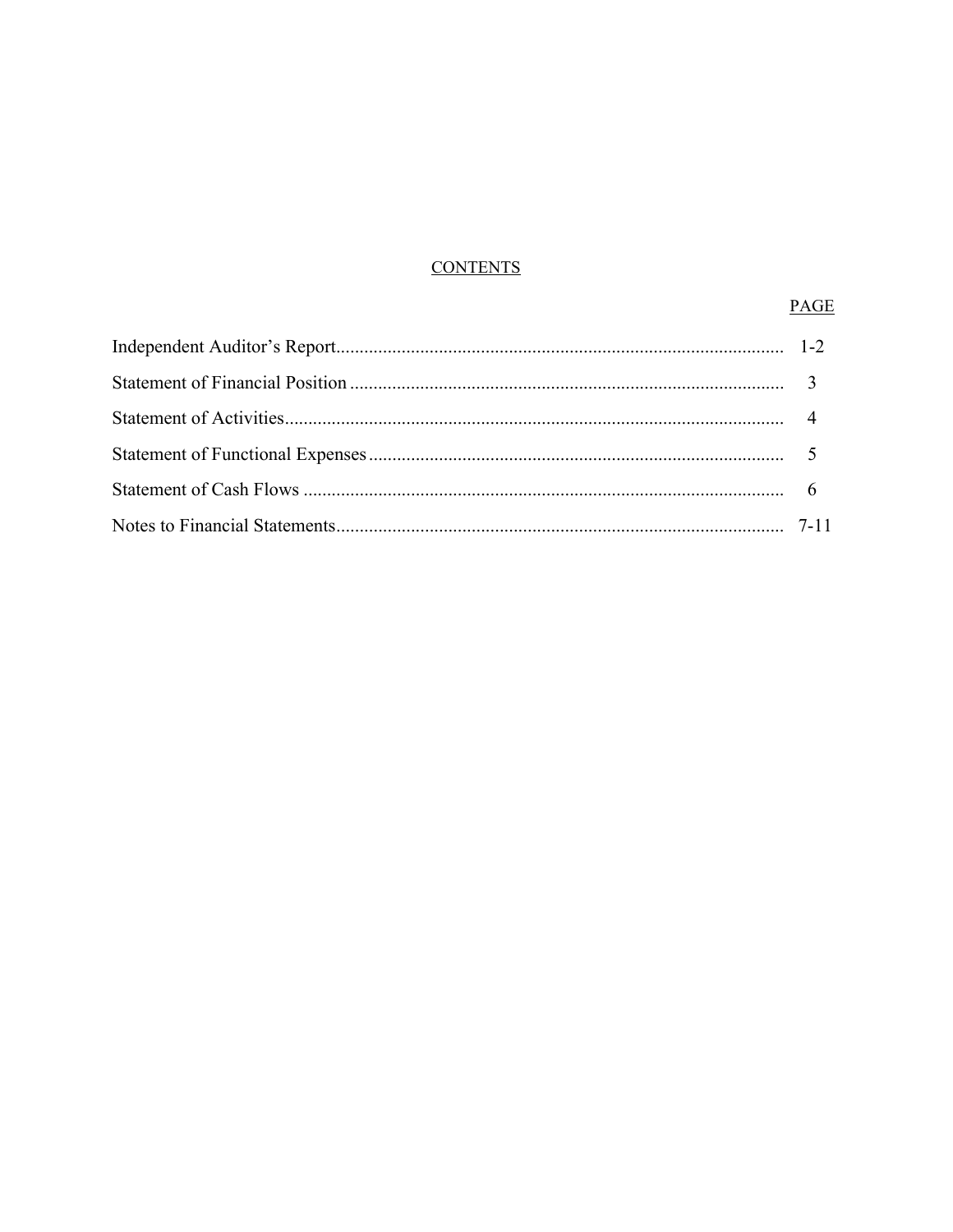**DMHB DIBARTOLOMEO, MCBEE, HARTLEY & BARNES, P.A.**

#### **CERTIFIED PUBLIC ACCOUNTANTS**

### INDEPENDENT AUDITOR'S REPORT

Board of Directors Ocean Research & Conservation Association, Inc. Fort Pierce, Florida

We have audited the accompanying statement of financial position of Ocean Research & Conservation Association, Inc. (the Association) (a nonprofit organization) as of June 30, 2021, and the related statement of activities, functional expenses and cash flows for the year then ended, and the related notes to the financial statements.

## *Management's Responsibility for the Financial Statements*

Management is responsible for the preparation and fair presentation of these financial statements in accordance with accounting principles generally accepted in the United States of America; this includes the design, implementation, and maintenance of internal control relevant to the preparation and fair presentation of financial statements that are free from material misstatement, whether due to fraud or error.

### *Auditor's Responsibility*

Our responsibility is to express an opinion on these financial statements based on our audit. We conducted our audit in accordance with auditing standards generally accepted in the United States of America. Those standards require that we plan and perform the audit to obtain reasonable assurance about whether the financial statements are free from material misstatement.

An audit involves performing procedures to obtain audit evidence about the amounts and disclosures in the financial statements. The procedures selected depend on the auditor's judgment, including the assessment of the risks of material misstatement of the financial statements, whether due to fraud or error. In making those risk assessments, the auditor considers internal control relevant to the entity's preparation and fair presentation of the financial statements in order to design audit procedures that are appropriate in the circumstances, but not for the purpose of expressing an opinion on the effectiveness of the entity's internal control. Accordingly, we express no such opinion. An audit also includes evaluating the appropriateness of accounting policies used and the reasonableness of significant accounting estimates made by management, as well as evaluating the overall presentation of the financial statements.

We believe that the audit evidence we have obtained is sufficient and appropriate to provide a basis for our audit opinion.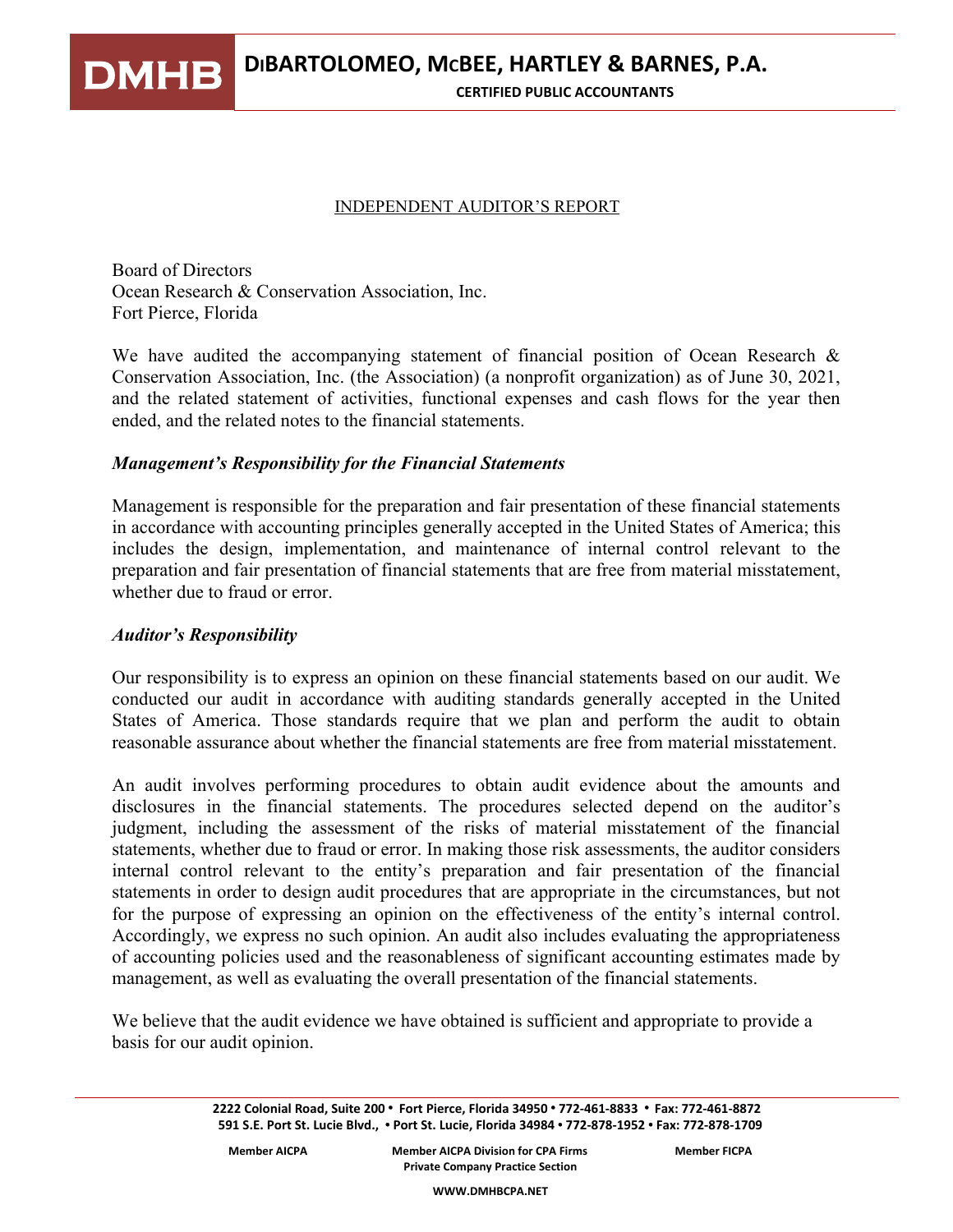# *Opinion*

In our opinion, the financial statements referred to above present fairly, in all material respects, the financial position of Ocean Research & Conservation Association, Inc. as of June 30, 2021 and the changes in its net assets and its cash flows for the year then ended in accordance with accounting principles generally accepted in the United States of America.

AiBartolomeo, MiBu, Hartley: Barred

DiBartolomeo, McBee, Hartley & Barnes, P.A. Fort Pierce, Florida April 15, 2022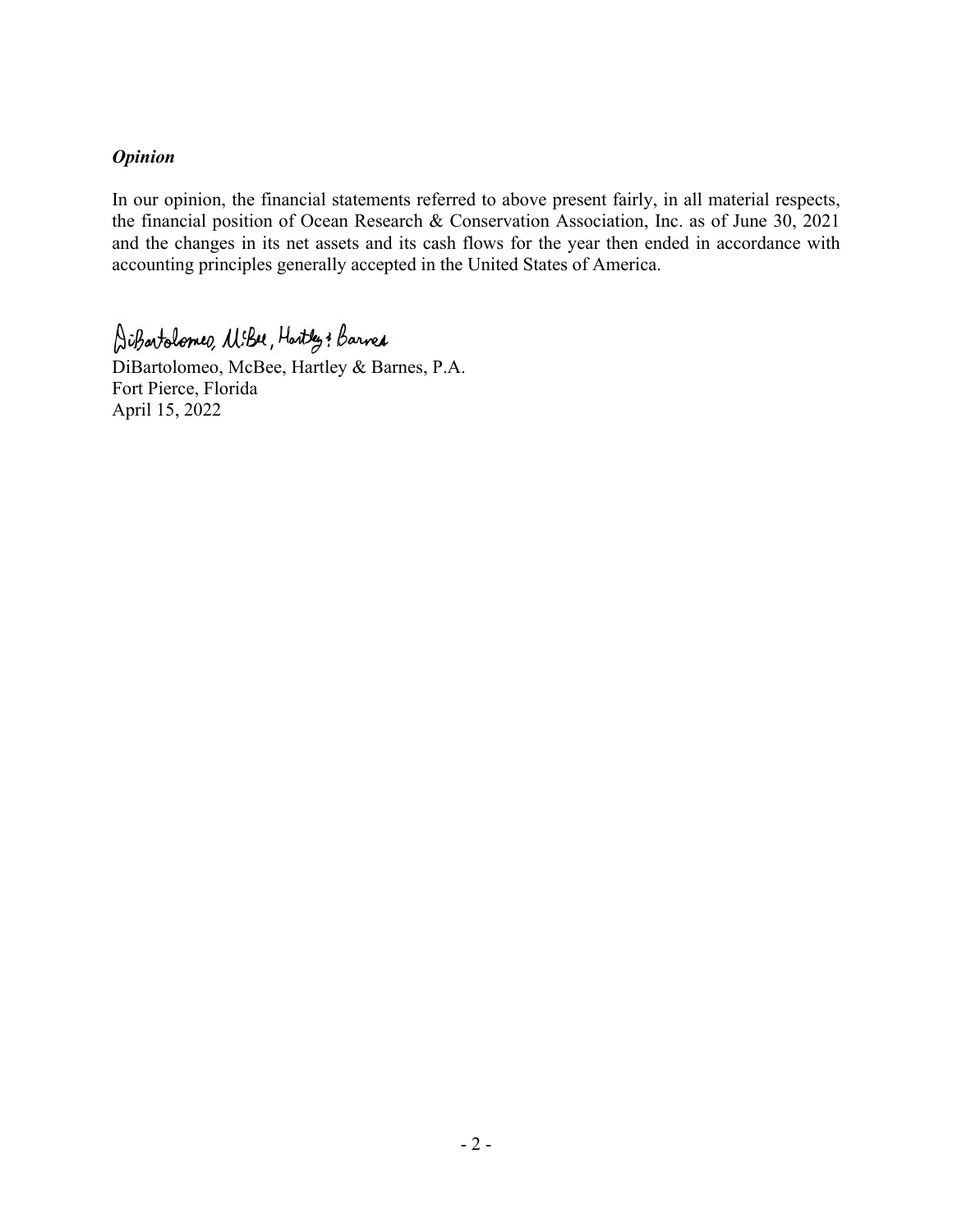# STATEMENT OF FINANCIAL POSITION

Year Ended June 30, 2021

# **ASSETS**

|                                   | Without Donor<br>With Donor<br>Restriction<br>Restriction |           |    | Total                    |               |           |
|-----------------------------------|-----------------------------------------------------------|-----------|----|--------------------------|---------------|-----------|
| <b>CURRENT ASSETS</b>             |                                                           |           |    |                          |               |           |
| Cash & Cash Equivalents           | \$                                                        | 780,069   | \$ | 100,000                  | $\mathcal{S}$ | 880,069   |
| Investments                       |                                                           | 12,743    |    |                          |               | 12,743    |
| <b>Accounts Receivable</b>        |                                                           | 339,409   |    |                          |               | 339,409   |
| Inventory                         |                                                           | 19,092    |    |                          |               | 19,092    |
| Prepaid Expenses                  |                                                           | 9,410     |    |                          |               | 9,410     |
| <b>TOTAL CURRENT ASSETS</b>       |                                                           | 1,160,723 |    | 100,000                  |               | 1,260,723 |
| PROPERTY AND EQUIPMENT            |                                                           |           |    |                          |               |           |
| Furniture, Fixtures & Equipment   |                                                           | 1,018,945 |    |                          |               | 1,018,945 |
| Monitoring Equipment              |                                                           | 611,008   |    |                          |               | 611,008   |
| Leasehold Improvements            |                                                           | 1,983     |    |                          |               | 1,983     |
|                                   |                                                           | 1,631,936 |    | $\overline{\phantom{0}}$ |               | 1,631,936 |
| Less Accumulated Depreciation     |                                                           | 1,371,873 |    |                          |               | 1,371,873 |
| NET PROPERTY AND EQUIPMENT        |                                                           | 260,063   |    |                          |               | 260,063   |
|                                   | \$                                                        | 1,420,786 | \$ | 100,000                  | \$            | 1,520,786 |
| <b>LIABILITIES AND NET ASSETS</b> |                                                           |           |    |                          |               |           |
| <b>CURRENT LIABILITIES</b>        |                                                           |           |    |                          |               |           |
| Accounts Payable                  | \$                                                        | 75,245    | \$ |                          | \$            | 75,245    |
| Payroll & Related Liabilities     |                                                           | 577,100   |    |                          |               | 577,100   |
| Deferred Grant Revenue            |                                                           |           |    | 100,000                  |               | 100,000   |
| <b>Accrued Expenses</b>           |                                                           | 42,952    |    |                          |               | 42,952    |
| TOTAL CURRENT LIABILITIES         |                                                           | 695,297   |    | 100,000                  |               | 795,297   |
| <b>NET ASSETS</b>                 |                                                           |           |    |                          |               |           |
| <b>Without Donor Restrictions</b> |                                                           | 725,489   |    |                          |               | 725,489   |
| <b>TOTAL NET ASSETS</b>           |                                                           | 725,489   |    |                          |               | 725,489   |
|                                   | P                                                         | 1,420,786 | \$ | 100,000                  | \$            | 1,520,786 |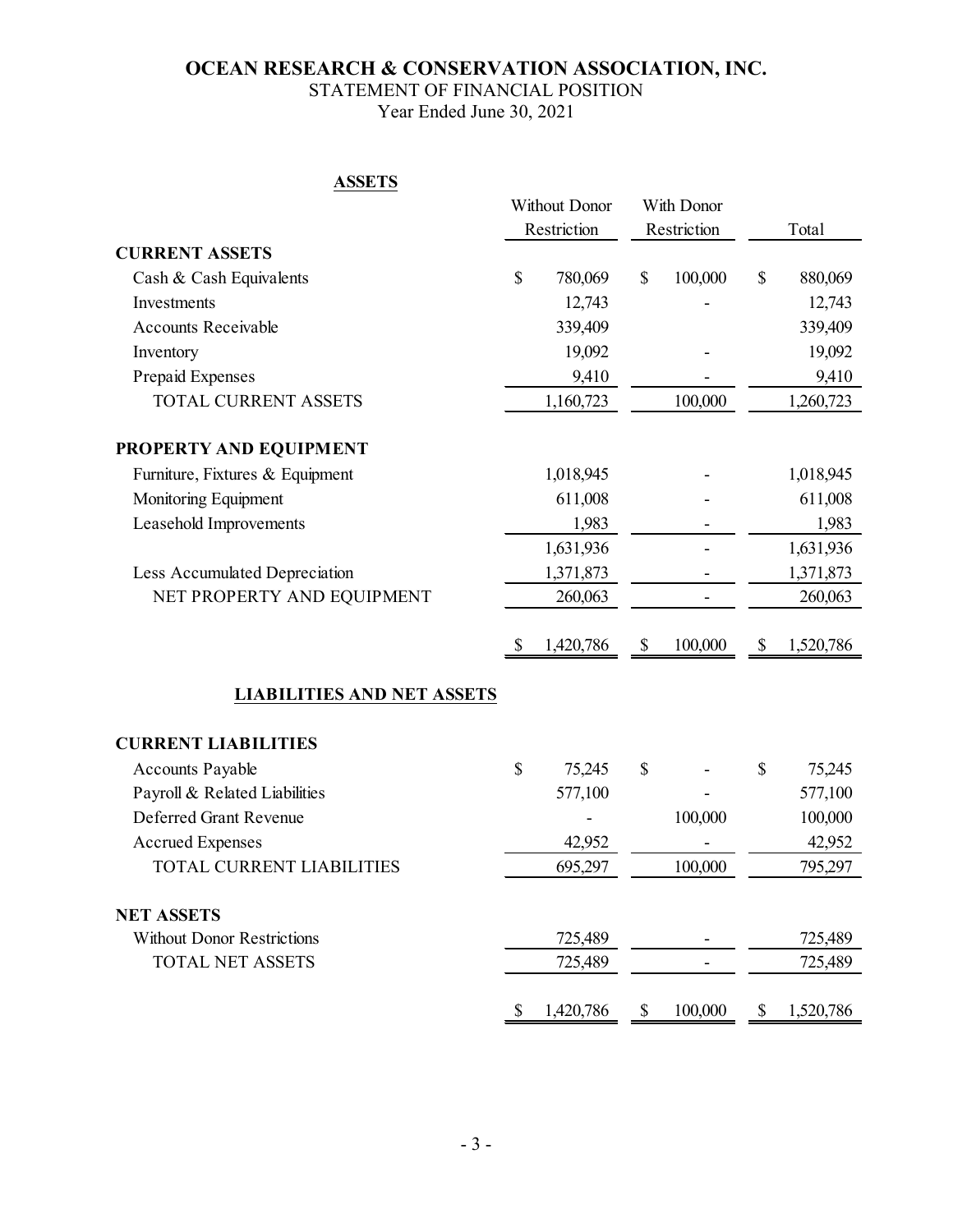# STATEMENT OF ACTIVITIES

Year Ended June 30, 2021

|                                                   |                      | Without   |               |               |
|---------------------------------------------------|----------------------|-----------|---------------|---------------|
|                                                   | Donor<br>Restriction |           | With Donor    |               |
|                                                   |                      |           | Restriction   | Total         |
| <b>PUBLIC SUPPORT AND REVENUE</b>                 |                      |           |               |               |
| Grants & Contracts                                |                      |           |               |               |
| <b>State</b>                                      | \$                   |           | \$<br>575,000 | \$<br>575,000 |
| <b>Contacts and Grants</b>                        |                      |           | 672,195       | 672,195       |
| Restricted donations                              |                      |           | 155,694       | 155,694       |
| Contributions                                     |                      |           |               |               |
| Individuals & Corporation                         |                      | 243,951   |               | 243,951       |
| Foundations                                       |                      | 201,336   |               | 201,336       |
| <b>InKind Donations</b>                           |                      | 93,366    |               | 93,366        |
| Interest Income                                   |                      | 504       |               | 504           |
| Other Income                                      |                      | 4,932     |               | 4,932         |
| Special Events                                    |                      | 21,696    |               | 21,696        |
| Unrealized Gain                                   |                      | 7,971     |               | 7,971         |
| Sales of Merchandise (net of cost of sales \$457) |                      | 1,452     |               | 1,452         |
| SBA PPP Loan Forgiveness                          |                      | 196,270   |               | 196,270       |
| Net Assets Released from Restrictions             |                      | 1,402,889 | (1,402,889)   |               |
| TOTAL PUBLIC SUPPORT AND REVENUE                  |                      | 2,174,367 |               | 2,174,367     |
| <b>EXPENSES</b>                                   |                      |           |               |               |
| Program Services                                  |                      |           |               |               |
| Kilroy                                            |                      | 629,376   |               | 629,376       |
| Ecotoxicity                                       |                      | 93,467    |               | 93,467        |
| Center for Citizen Science                        |                      | 509,906   |               | 509,906       |
| Other Programs                                    |                      | 160,354   |               | 160,354       |
| <b>Supporting Services</b>                        |                      |           |               |               |
| Administrative                                    |                      | 212,282   |               | 212,282       |
| Fundraising                                       |                      | 178,109   |               | 178,109       |
| <b>TOTAL EXPENSES</b>                             |                      | 1,783,493 |               | 1,783,493     |
| <b>CHANGE IN NET ASSETS</b>                       |                      | 390,874   |               | 390,874       |
| <b>NET ASSETS</b>                                 |                      |           |               |               |
| Beginning of Year                                 |                      | 334,615   |               | 334,615       |
| End of Year                                       | \$                   | 725,489   | \$            | \$<br>725,489 |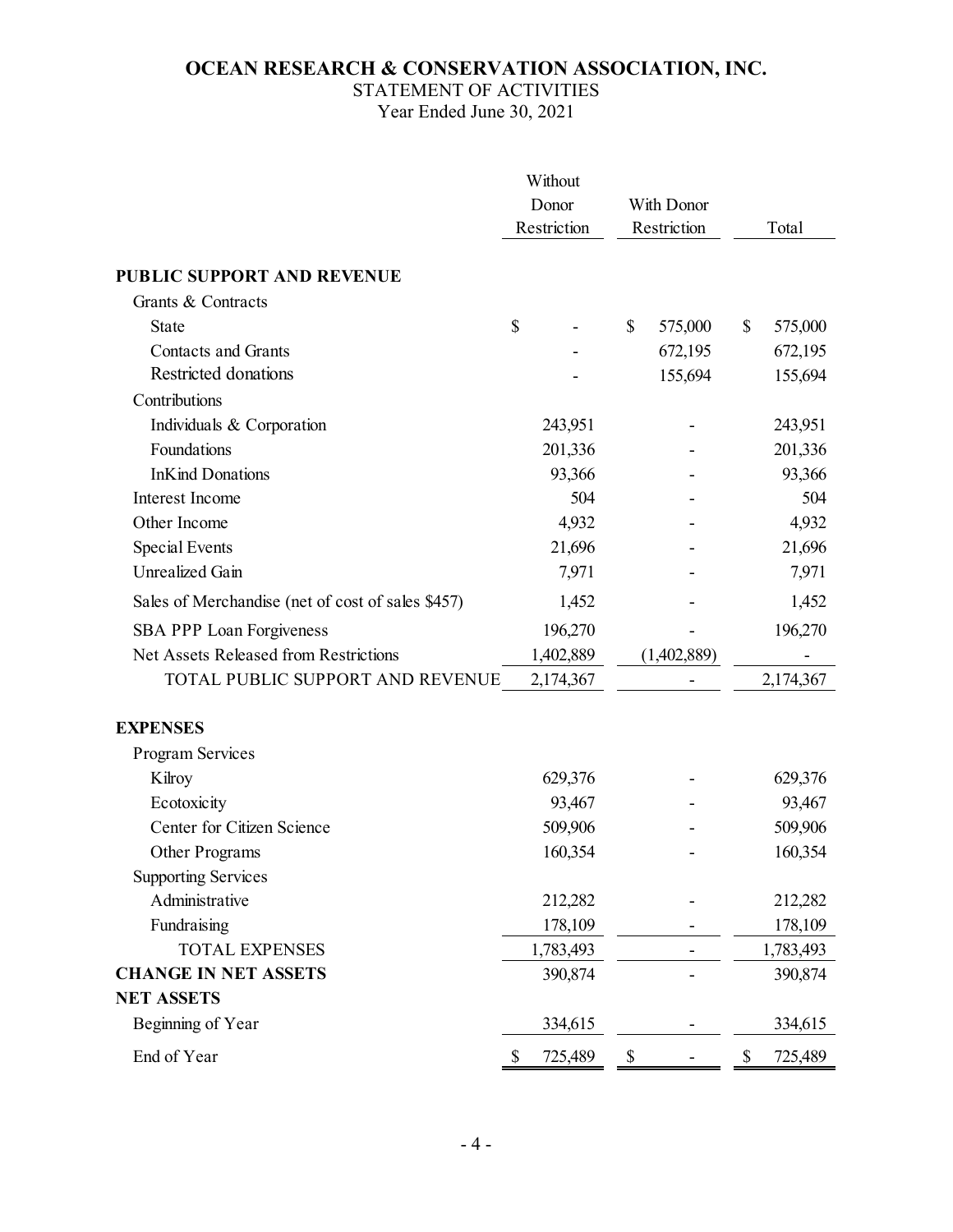#### STATEMENT OF FUNCTIONAL EXPENSES

Year Ended June 30, 2021

|                              |                  |                | CENTER FOR CITIZEN SCIENCE<br><b>PROGRAM</b> |                                             |              |             |              |              |    |                    | SUPPORTING SERVICES |                   |               |        |   |                                             |    |                          |    |                          |          |                          |       |                          |                       |
|------------------------------|------------------|----------------|----------------------------------------------|---------------------------------------------|--------------|-------------|--------------|--------------|----|--------------------|---------------------|-------------------|---------------|--------|---|---------------------------------------------|----|--------------------------|----|--------------------------|----------|--------------------------|-------|--------------------------|-----------------------|
|                              | <b>EDUCATION</b> |                |                                              | <b>CENTER FOR</b><br><b>CITIZEN SCIENCE</b> |              | LAND-TO-SEA | <b>TOTAL</b> |              |    | <b>ECOTOXICITY</b> |                     | <b>ONE HEALTH</b> | <b>KILROY</b> |        |   | <b>RESEARCH &amp;</b><br><b>DEVELOPMENT</b> |    | TOTAL                    |    | <b>ADMINISTRATIVE</b>    |          | <b>FUNDRAISING</b>       | TOTAL |                          | <b>TOTAL EXPENSES</b> |
|                              |                  |                |                                              |                                             |              |             |              |              |    |                    |                     |                   |               |        |   |                                             |    |                          |    |                          |          |                          |       |                          |                       |
| Advertising & Publications   |                  | 40<br>S.       | -S                                           | 284                                         | <sup>S</sup> |             | S            | 324          | -S |                    | <sup>\$</sup>       |                   | S             |        | S |                                             | -S | $\overline{\phantom{a}}$ | s  | $\sim$                   | <b>S</b> | 57,336                   | S     | 57,336                   | 57,659                |
| <b>Bank Charges/Interest</b> |                  | $\sim$         |                                              | 781                                         |              | $\sim$      |              | 781          |    |                    |                     |                   |               |        |   | 15                                          |    | 15                       |    | 501                      |          | 15                       |       | 516                      | 1,312                 |
| Boat Fuel                    |                  | 48             |                                              | 100                                         |              | 67          |              | 215          |    | 79                 |                     | 190               |               | 3,629  |   |                                             |    | 3,898                    |    | $\sim$                   |          |                          |       | ٠                        | 4,113                 |
| Cleaning & Maintenance       |                  | $\sim$         |                                              |                                             |              | ٠           |              | $\sim$       |    |                    |                     | ÷.                |               | $\sim$ |   |                                             |    | $\sim$                   |    | 75                       |          |                          |       | 75                       | 75                    |
| Data Management              |                  | 290            |                                              |                                             |              |             |              | 290          |    |                    |                     |                   |               | 13,563 |   |                                             |    | 13,563                   |    | ٠                        |          |                          |       | $\sim$                   | 13,853                |
| Dues & Subscriptions         |                  | $\sim$         |                                              |                                             |              |             |              | $\sim$       |    |                    |                     |                   |               | $\sim$ |   |                                             |    | $\overline{\phantom{a}}$ |    | 439                      |          | 3.909                    |       | 4,348                    | 4,348                 |
| Equipment Rent               |                  | 3,370          |                                              | 608                                         |              | $\sim$      |              | 3,977        |    | $\sim$             |                     | $\sim$            |               | $\sim$ |   | $\overline{\phantom{a}}$                    |    | $\sim$                   |    | $\sim$                   |          | $\sim$                   |       | $\sim$                   | 3,977                 |
| Fringe Benefits              |                  | 21,204         |                                              | 22,361                                      |              | 2,997       |              | 46,562       |    | 8.902              |                     | 5,326             |               | 80,561 |   | 10,539                                      |    | 105,328                  |    | 38,736                   |          | 17,420                   |       | 56,155                   | 208,045               |
| Insurance                    |                  | 413            |                                              | 320                                         |              | 413         |              | 1,146        |    | 413                |                     | 413               |               | 2,927  |   | 533                                         |    | 4,287                    |    | 6,917                    |          | 169                      |       | 7,086                    | 12,519                |
| Inkind                       |                  | 2,165          |                                              | 66,763                                      |              | 2,165       |              | 71,093       |    | 2,165              |                     | 2,165             |               | $\sim$ |   | 2,165                                       |    | 6,495                    |    | 5,413                    |          | 10,365                   |       | 15,778                   | 93,366                |
| Laboratory Testing           |                  | $\sim$         |                                              | 22,096                                      |              | $\sim$      |              | 22,096       |    | 20,596             |                     | 10,358            |               | 21,893 |   | $\overline{\phantom{a}}$                    |    | 52,847                   |    | $\sim$                   |          |                          |       | $\sim$                   | 74,943                |
| Licenses & Fees              |                  | 90             |                                              | 89                                          |              | ٠           |              | 179          |    | $\sim$             |                     | $\sim$            |               | 392    |   | $\sim$                                      |    | 392                      |    | 275                      |          | 300                      |       | 575                      | 1,146                 |
| Materials & Supplies         |                  | 8,318          |                                              | 23,988                                      |              | 137         |              | 32,444       |    | 12,986             |                     | 7,170             |               | 94,789 |   | 4,122                                       |    | 119,067                  |    | $\sim$                   |          |                          |       | $\overline{\phantom{a}}$ | 151,510               |
| Merchant Fees                |                  | $\overline{3}$ |                                              | 540                                         |              | ٠           |              | 543          |    |                    |                     | ٠                 |               |        |   | $\overline{\phantom{a}}$                    |    | $\overline{\phantom{a}}$ |    | 46                       |          | 883                      |       | 929                      | 1,472                 |
| Meetings & Conferences       |                  |                |                                              |                                             |              |             |              |              |    |                    |                     |                   |               |        |   |                                             |    |                          |    | 627                      |          | 17                       |       | 644                      | 644                   |
| Miscellaneous                |                  | $\sim$         |                                              |                                             |              |             |              | $\sim$       |    |                    |                     |                   |               | $\sim$ |   |                                             |    | $\overline{\phantom{a}}$ |    | 25                       |          |                          |       | 25                       | 25                    |
| Office Supplies              |                  | 34             |                                              | 332                                         |              | $\sim$      |              | 366          |    | $\sim$             |                     | ٠                 |               | 126    |   | $\sim$                                      |    | 126                      |    | 2,822                    |          | 37                       |       | 2.859                    | 3,351                 |
| Office Software & Equipment  |                  | 1,319          |                                              | 786                                         |              | $\sim$      |              | 2,104        |    | 636                |                     | 550               |               | $\sim$ |   | 3,510                                       |    | 4,695                    |    | 5,254                    |          | 1,815                    |       | 7,069                    | 13,868                |
| Payroll Taxes                |                  | 7,644          |                                              | 11,746                                      |              | 1,907       |              | 21,297       |    | 3,373              |                     | 2,848             |               | 24,964 |   | 5,748                                       |    | 36,933                   |    | 13,422                   |          | 7,125                    |       | 20,547                   | 78,777                |
| Postage & Shipping           |                  | 18             |                                              | 2,260                                       |              | $\sim$      |              | 2,278        |    | 1,489              |                     | 826               |               | 4,750  |   | $\sim$                                      |    | 7,064                    |    | 320                      |          | 656                      |       | 976                      | 10,319                |
| Printing & Reproduction      |                  |                |                                              | 30                                          |              | 2,043       |              | 2,073        |    | $\sim$             |                     |                   |               | ٠      |   |                                             |    | $\sim$                   |    | ٠                        |          | 74                       |       | 74                       | 2,147                 |
| Product Sales                |                  | $\sim$         |                                              | $\sim$                                      |              | $\sim$      |              | $\sim$       |    | $\sim$             |                     | ٠                 |               | $\sim$ |   | $\overline{\phantom{a}}$                    |    | $\overline{\phantom{a}}$ |    | $\sim$                   |          | 425                      |       | 425                      | 425                   |
| Professional Services        |                  | 1,647          |                                              | 3,747                                       |              | 462         |              | 5,856        |    | 880                |                     | 781               |               | 5.932  |   | 744                                         |    | 8,338                    |    | 5,510                    |          | 3,295                    |       | 8,806                    | 23,000                |
| Repairs & Maintenance        |                  |                |                                              | 1,455                                       |              |             |              | 1,455        |    | 1,455              |                     | 1,455             |               | 52,487 |   |                                             |    | 55,396                   |    | $\sim$                   |          |                          |       | $\sim$                   | 56,851                |
| Rent                         |                  | $\sim$         |                                              | $\sim$                                      |              | ٠           |              | $\sim$       |    | $\sim$             |                     | ٠                 |               | 15,971 |   |                                             |    | 15,971                   |    | 1,980                    |          |                          |       | 1.980                    | 17,951                |
| Sales Tax Paid               |                  | $\sim$         |                                              | $\overline{2}$                              |              |             |              | 2            |    | $\sim$             |                     | ٠                 |               | ٠      |   |                                             |    | $\sim$                   |    | $\overline{\phantom{a}}$ |          | $\overline{\phantom{a}}$ |       | $\sim$                   | $\mathcal{L}$         |
| Special Events               |                  | 5,720          |                                              | 13,303                                      |              | 29,090      |              | 48,113       |    | 421                |                     |                   |               | 135    |   |                                             |    | 556                      |    | $\sim$                   |          | 1,017                    |       | 1,017                    | 49,686                |
| Subcontract                  |                  | $\sim$         |                                              |                                             |              | $\sim$      |              | $\sim$       |    | $\sim$             |                     | ٠                 |               | ٠      |   | $\overline{\phantom{a}}$                    |    | $\overline{\phantom{a}}$ |    | 18,560                   |          | 105                      |       | 18,665                   | 18,665                |
| Telephone                    |                  | 482            |                                              |                                             |              | 241         |              | 722          |    | 241                |                     | 241               |               |        |   | 241                                         |    | 722                      |    | 2,760                    |          | 241                      |       | 3,001                    | 4,446                 |
| Travel                       |                  | 1,585          |                                              | 273                                         |              | 300         |              | 2,158        |    | 119                |                     | 612               |               | 4,235  |   |                                             |    | 4,966                    |    | $\sim$                   |          |                          |       | $\sim$                   | 7,124                 |
| Utilities                    |                  | 1,305          |                                              | $\sim$                                      |              | 1,039       |              | 2,344        |    | 1,039              |                     | 1,039             |               | 275    |   | 1,039                                       |    | 3,391                    |    | 3,707                    |          | 267                      |       | 3.973                    | 9,708                 |
| Wages                        |                  | 79,436         |                                              | 120,279                                     |              | 18,743      |              | 218,459      |    | 30,999             |                     | 26,760            | 266,929       |        |   | 55,613                                      |    | 380,300                  |    | 103,192                  |          | 70,933                   |       | 174,125                  | 772,883               |
|                              | <b>SUBTOTAL</b>  | 135,133        |                                              | 292,142                                     |              | 59,603      |              | 486,878      |    | 85,791             |                     | 60,733            | 593,558       |        |   | 84,268                                      |    | 824,351                  |    | 210,578                  |          | 176,405                  |       | 386,983                  | 1,698,211             |
| Depreciation Expense         |                  | 7,676          |                                              | 7,676                                       |              | 7,676       |              | 23,028       |    | 7,676              |                     | 7,676             | 35,818        |        |   | 7,676                                       |    | 58,846                   |    | 1.704                    |          | 1,704                    |       | 3,408                    | 85,282                |
|                              | <b>TOTAL</b>     | \$142,808.51   | S.                                           | 299,818.03                                  | S            | 67,279.07   |              | \$509,905.61 |    | \$93,467.26        | <sup>\$</sup>       | 68,409.13         | \$629,375.85  |        |   | 91.944.41                                   |    | \$ 883,196.65            | -c | 212.282.39               | S.       | 178,108.61               |       | \$390,391.00             | 1.783,493             |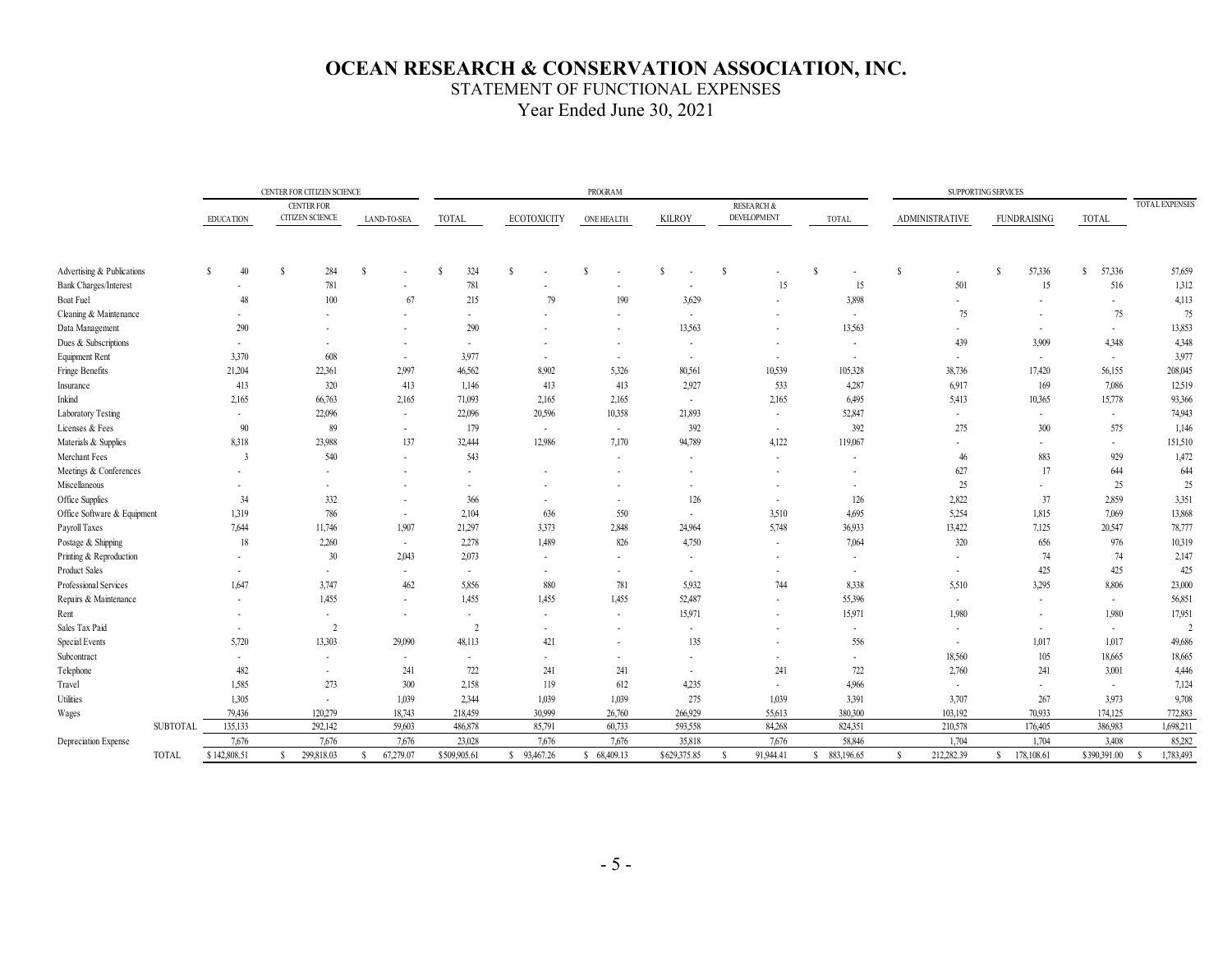STATEMENT OF CASH FLOW Year Ended June 30, 2021

| <b>CASH FLOWS FROM OPERATING ACTIVITIES</b>   |              |            |
|-----------------------------------------------|--------------|------------|
| Change in Net Assets                          | $\mathbb{S}$ | 390,874    |
| Adjustments to Reconcile Net Cash Provided by |              |            |
| <b>Operating Activities</b>                   |              |            |
| Depreciation                                  |              | 85,282     |
| Changes in Operating Assets & Liabilities:    |              |            |
| <b>Grants Receivable</b>                      |              | (152, 435) |
| Prepaid Expenses                              |              | 457        |
| Inventory                                     |              | 457        |
| Accounts Payable & Accrued Expenses           |              | 91,165     |
| Deferred Revenue                              |              | (82,500)   |
| Payroll & Related Liabilities                 |              | 23,470     |
| NET CASH PROVIDED BY OPERATING ACTIVITIES     |              | 356,770    |
| <b>CASH FLOWS FROM INVESTING ACTIVITIES</b>   |              |            |
| <b>InKind Donations - Investment</b>          |              | (6,969)    |
| <b>Acquisition of Capital Assets</b>          |              | (160, 181) |
| NET CASH USED IN INVESTING ACTIVITIES         |              | (167, 150) |
| <b>CASH FLOWS FROM FINANCING ACTIVITIES</b>   |              |            |
| Proceeds from SBA PPP Loan                    |              | (196,270)  |
| NET CASH USED IN FINANCING ACTIVITIES         |              | (196,270)  |
| NET DECREASE IN CASH                          |              | (6,650)    |
| <b>CASH</b>                                   |              |            |
| Beginning of Year                             |              | 886,719    |
| End of Year                                   | \$           | 880,069    |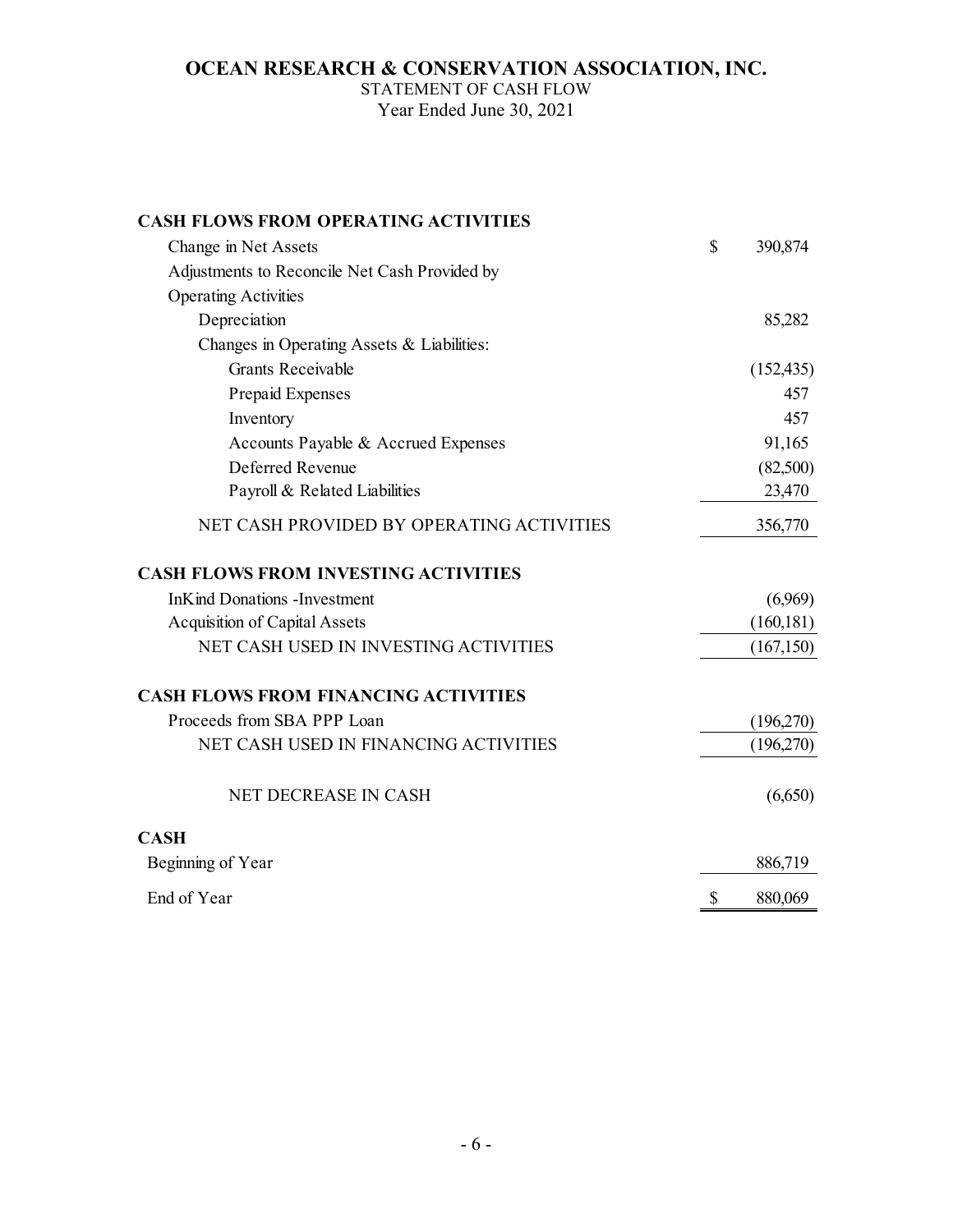# **NOTE A - SUMMARY OF SIGNIFICANT ACCOUNTING POLICIES**

### Organization

Ocean Research & Conservation Association, Inc. (Association) is an IRS 501(c)(3) nonprofit corporation located in Fort Pierce, Florida. The Association was established on March 23, 2004, to protect and restore marine ecosystems and the species they sustain through the development of innovative technologies and science based conservation action and public education.

### Basis of Accounting

The Association uses the accrual basis of accounting, in accordance with generally accepted accounting principles, which recognizes revenue when earned and expenses as incurred.

## Cash and Cash Equivalents

For the purposes of preparing cash flows, the Association considers checking accounts, petty cash, money markets and certificates of deposits with terms less than twelve months to be cash equivalents.

### Inventory

Inventories are stated at the lower of cost, determined by average cost, or market.

### Support and Revenue

The Association receives its revenue from grants, donations and foundations. Support received is recognized as services are rendered. Contributions are recognized when the donor makes a promise to the Association that is, in substance, unconditional. The Association reports gifts of cash and other assets as restricted support if they are received with donor stipulations that limit the use of the donated assets. When a donor restriction expires, that is, when a stipulated time restriction ends or purpose restriction is accomplished, temporarily restricted net assets are reclassified to unrestricted net assets and reported in the statement of activities as net assets released from restrictions.

Gifts of fixed assets are recorded as unrestricted support unless explicit donor stipulations specify how the donated asset must be used. Gifts of long-lived assets with explicit restrictions that specify how the assets are to be used and gifts of cash or other assets that must be used to acquire long-lived assets are reported as restricted support. Absent explicit donor stipulations about how long those long-lived assets must be maintained, the Association reports expirations of donor restrictions when donated or acquired long-lived assets are placed in service.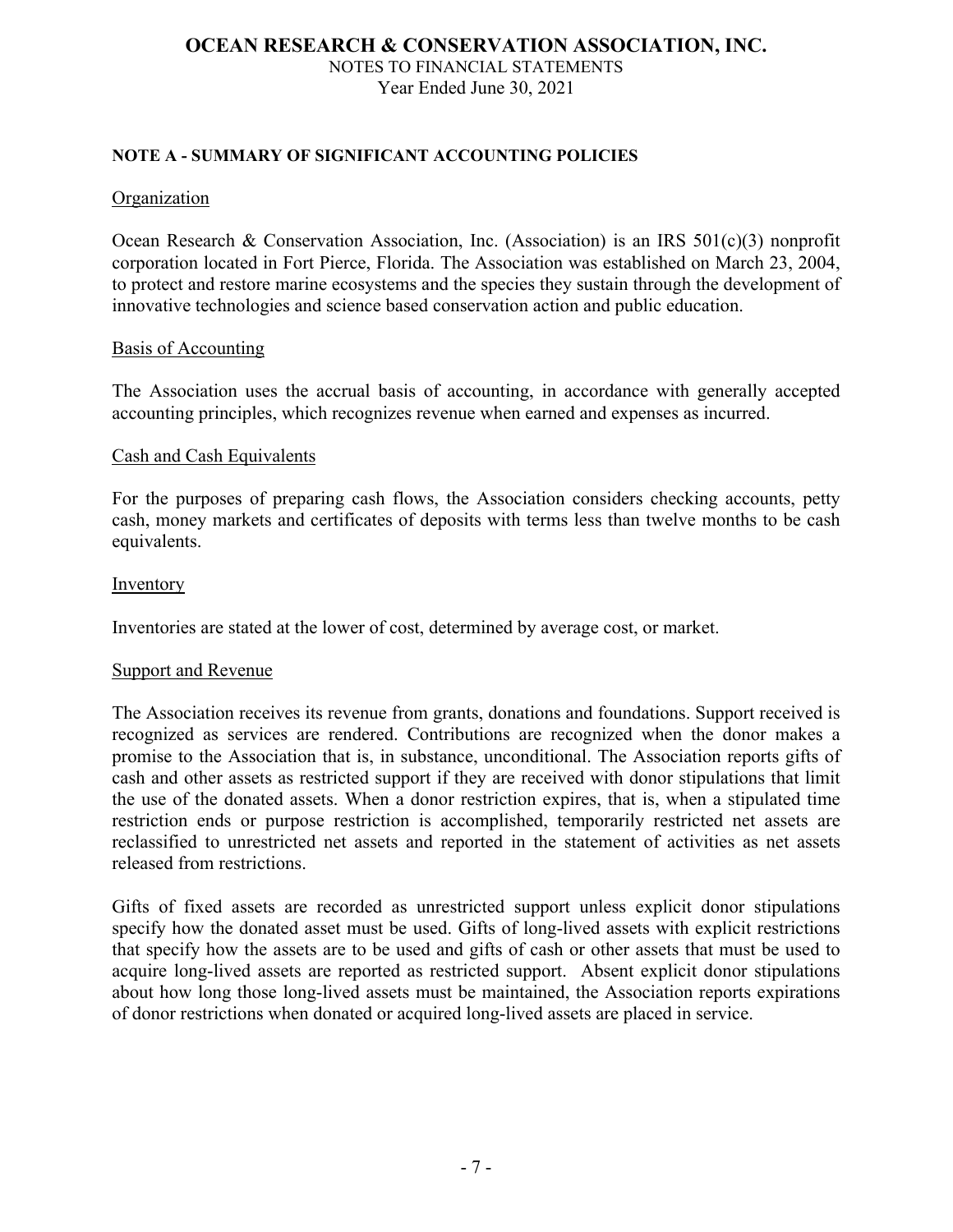## **NOTE A - SUMMARY OF SIGNIFICANT ACCOUNTING POLICIES (CONTINUED)**

### Income Taxes

The Association is a nonprofit organization exempt from income tax under Section 501(c)(3) of the Internal Revenue Code, therefore, no provision for income tax is made in these financial statements. The Association is not classified as a private foundation. The Organization's Return of Organization Exempt from Income Tax (Form 990) is subject to a possible audit by the IRS for three years after they were filed.

### Property, Equipment and Depreciation

The Association records acquisitions of items with a cost of \$1,000 or more as fixed assets as of June 30, 2021. Property and equipment are recorded at cost or fair market value on date of gift in the case of donated property. Such donations are reported as unrestricted support unless the donor has restricted the donated asset to a specific purpose. Assets donated with explicit restrictions regarding their use and contributions of cash that must be used to acquire property and equipment are reported as restricted support. Absent donor stipulations regarding how long those donated assets must be maintained, the Association reports expirations of donor restrictions when the donated or acquired assets are placed in service as instructed by the donor. The Association reclassifies temporarily restricted net assets to unrestricted net assets at that time. Depreciation is provided over the estimated useful lives ranging from 2 to 40 years on both the straight-line and accelerated basis.

### Donated Materials and Services

Donated facilities, materials and equipment are reflected as contributions in the accompanying statements at their estimated values on the date of receipt. Donated volunteer and entertainment services received during the year did not meet the requirements for recording in the financial statements.

### Functional Allocation of Expenses

The costs of providing the various programs and other activities have been summarized on a functional cost basis in the statement of activities. Accordingly, certain costs have been allocated among the programs and supporting services benefited.

### Use of Estimates

The preparation of financial statements in conformity with generally accepted accounting principles requires management to make estimates and assumptions that affect the amounts reported in the financial statements and accompanying notes. Actual results could differ from those estimates.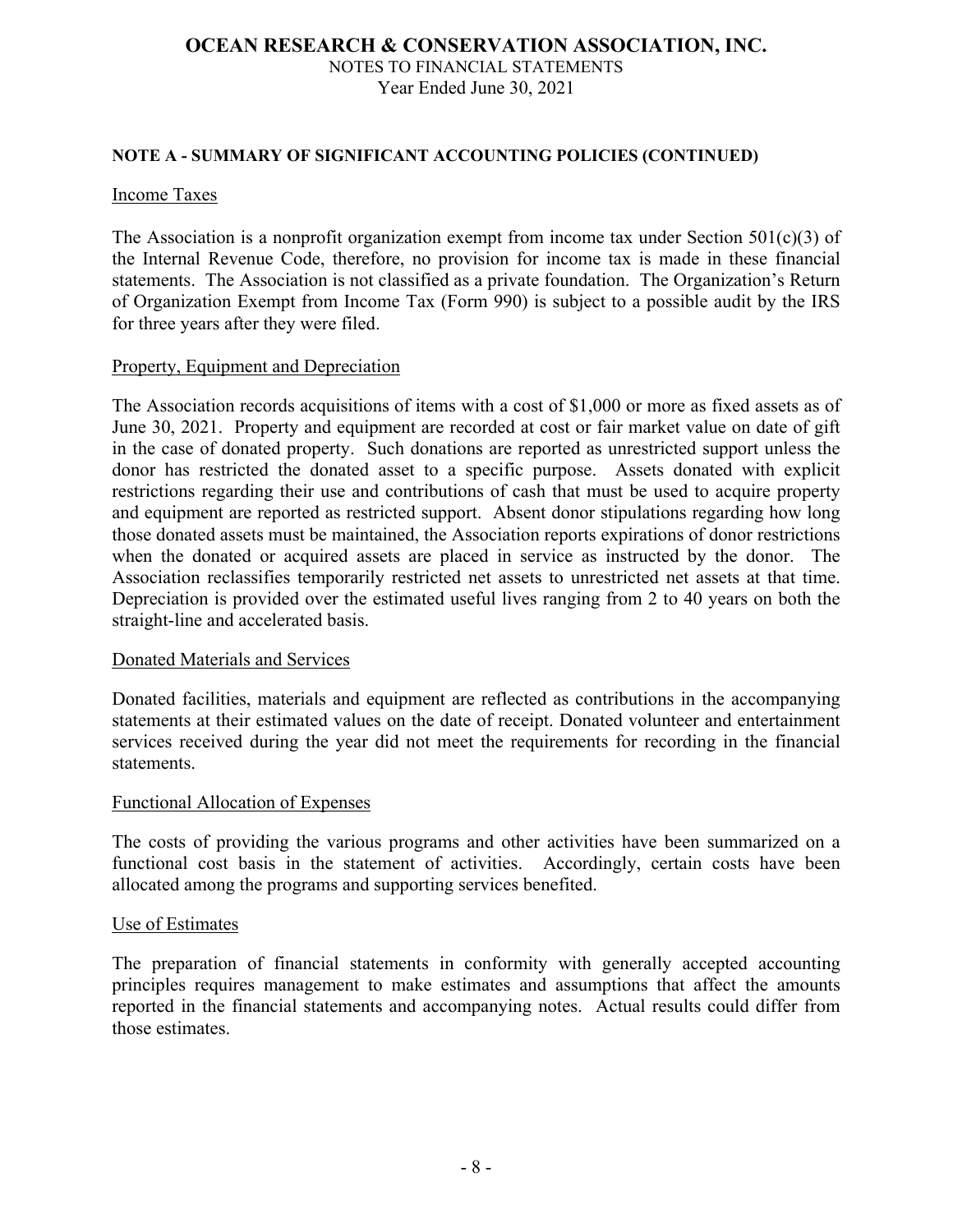## **NOTE A - SUMMARY OF SIGNIFICANT ACCOUNTING POLICIES (CONTINUED)**

#### Allowance for Doubtful Accounts

The Association uses the allowance method for recognizing bad debt expenses by specifically identifying those accounts which are doubtful for collection. As of June 30, 2021 no allowance has been recorded.

### Subsequent Event

Management has performed an analysis of the activities and transactions subsequent to June 30, 2021 to determine the need for any adjustments to and/or disclosures with the audited financial statements for the year ended June 30, 2021. Management has performed their analysis through April 15, 2022, the date the financial statements were available to be issued.

### **NOTE B – PROPERTY AND EQUIPMENT**

At June 30, 2021, equipment consists of the following:

| Furniture, Fixtures & Equipment | S | 1,018,945 |
|---------------------------------|---|-----------|
| Monitoring Equipment            |   | 611,008   |
| Leasehold Improvements          |   | 1,983     |
|                                 |   | 1,631,936 |
| Less: Accumulated Depreciation  |   | 1,371,873 |
|                                 |   | 260,063   |

The Association used state grant funds from the Florida Department of Environmental Protection to purchase and assemble certain assets during the course of the year. These assets are deemed property of the state. The Association retains custody and control of the assets during the contract period or until the assets intended use has expired. The Association has the option to purchase these assets once the intended use is deemed expired. These assets are tagged and noted as property of the state and any expenditures during the year have been recorded as costs to the program.

Assets maintained on behalf of the state consisted of the following:

Equipment  $\qquad \qquad$  1,169,770

### **NOTE C – DEFERRED COMPENSATION AGREEMENT**

The Association has a deferred compensation agreement with the co-founder. The formal agreement was effective from September 1, 2005 through September 1, 2015, at which time it was renegotiated with approval of the ORCA Board of Directors. The agreement stipulated that an amount be accrued on an annual basis. The amount is calculated based on the difference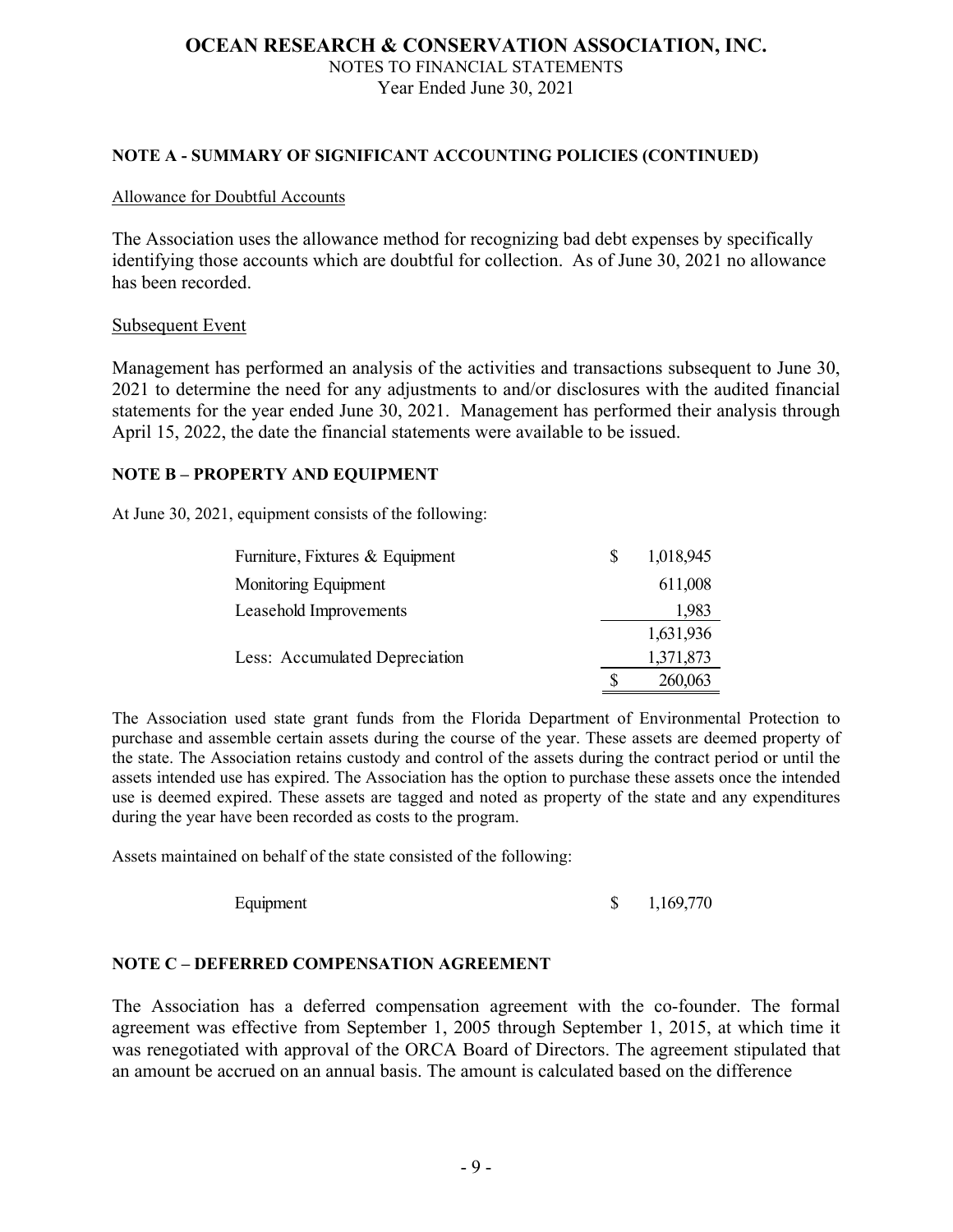## **NOTE C – DEFERRED COMPENSATION AGREEMENT (CONTINUED)**

between the base pay rate and the actual amounts paid during the fiscal year. On May 20, 2015, the ORCA Board of Directors voted to commence payment of co-founder's full salary effective July 1, 2015. An agreement for repayment of the deferred compensation is still outstanding as of January 21, 2021. As of fiscal year ended June 30, 2021 the accrued liability for deferred compensation was \$445,963.

# **NOTE D – OPERATING LEASES**

The Association occupies office space that is donated. Contribution revenue and corresponding rent expense has been recorded in the accompanying financial statements at the estimated value as of June 30, 2021. Rent Expense under the lease and donated space was \$80,198 for the year ended June 30, 2021.

### **NOTE E – NET ASSETS WITH DONOR RESTRICTIONS**

Net assets with donor restrictions result from contributions or grants that have been restricted by the donors. Net assets with donor restrictions generally are contributions or grants that have been restricted by the donor or grantor for a specific purpose, such as support for certain programs and capital improvements. These restrictions are considered to expire when expenditures are recognized. Net assets with donor restrictions also include otherwise unrestricted contributions that are restricted due to time and will not be paid to the Association until some future date. These restrictions are considered to expire when the time has elapsed and the Association receives the payment from the donor.

### **NOTE F – LIQUIDITY**

The Association's financial assets available within one year of the statement of financial position date for general expenditures are as follows:

| Cash and Investments | 892,812     |
|----------------------|-------------|
| Grants Receivable    | 339,409     |
|                      | \$1,232,221 |

The Association has \$1,232,221 of financial assets available within one year of the statement of financial position date to meet cash needs or general expenditures. Grants receivable are net assets with contract restrictions and released from restrictions for program expenditures. The Association has a policy to structure its financial assets to be available as its general expenditures, liabilities and other obligations become due.